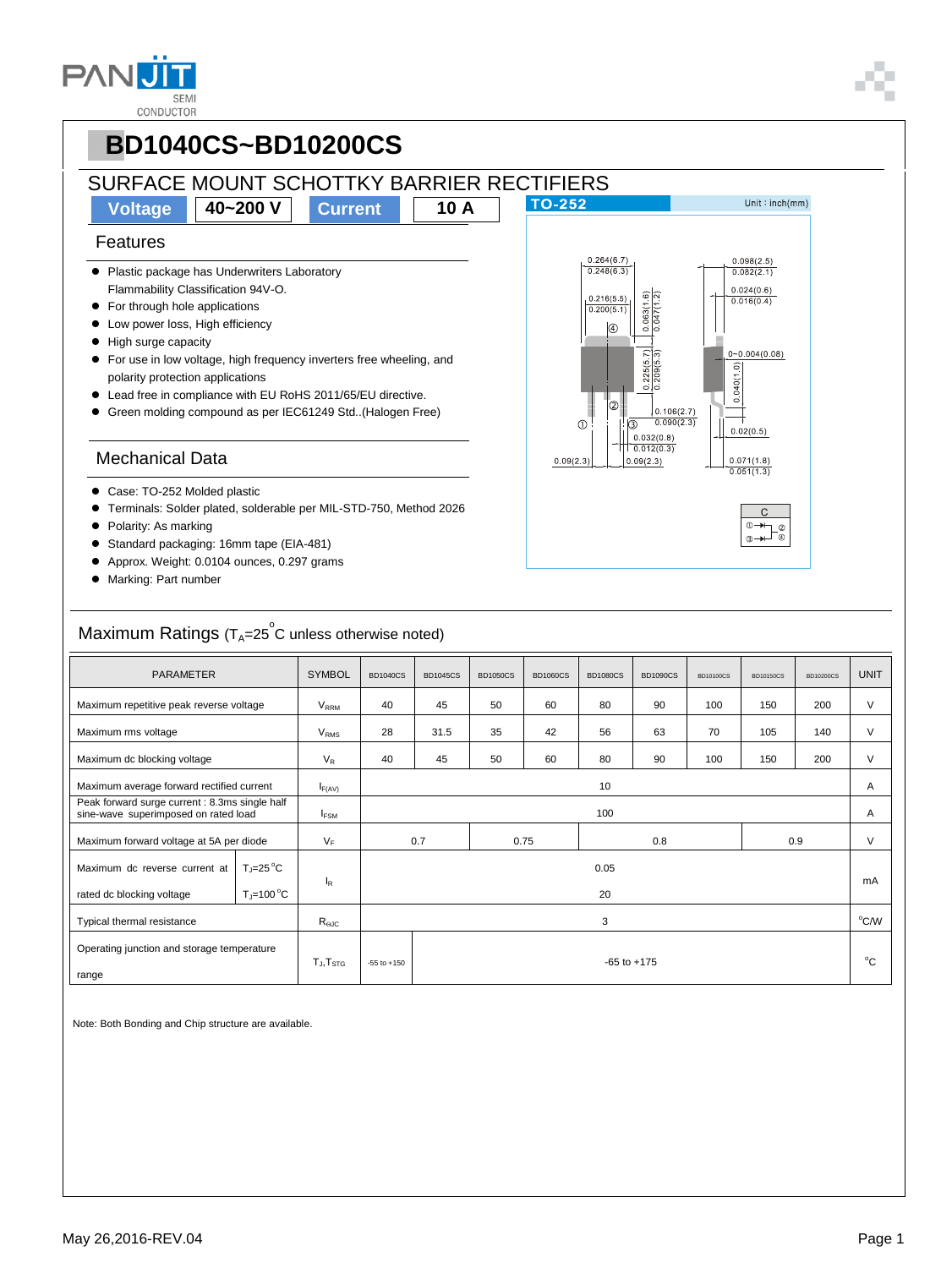



#### **TYPICAL CHARACTERISTIC CURVES**







1000

100

 $10$ 





40~45V

80~100V

50~60V

150~200V

100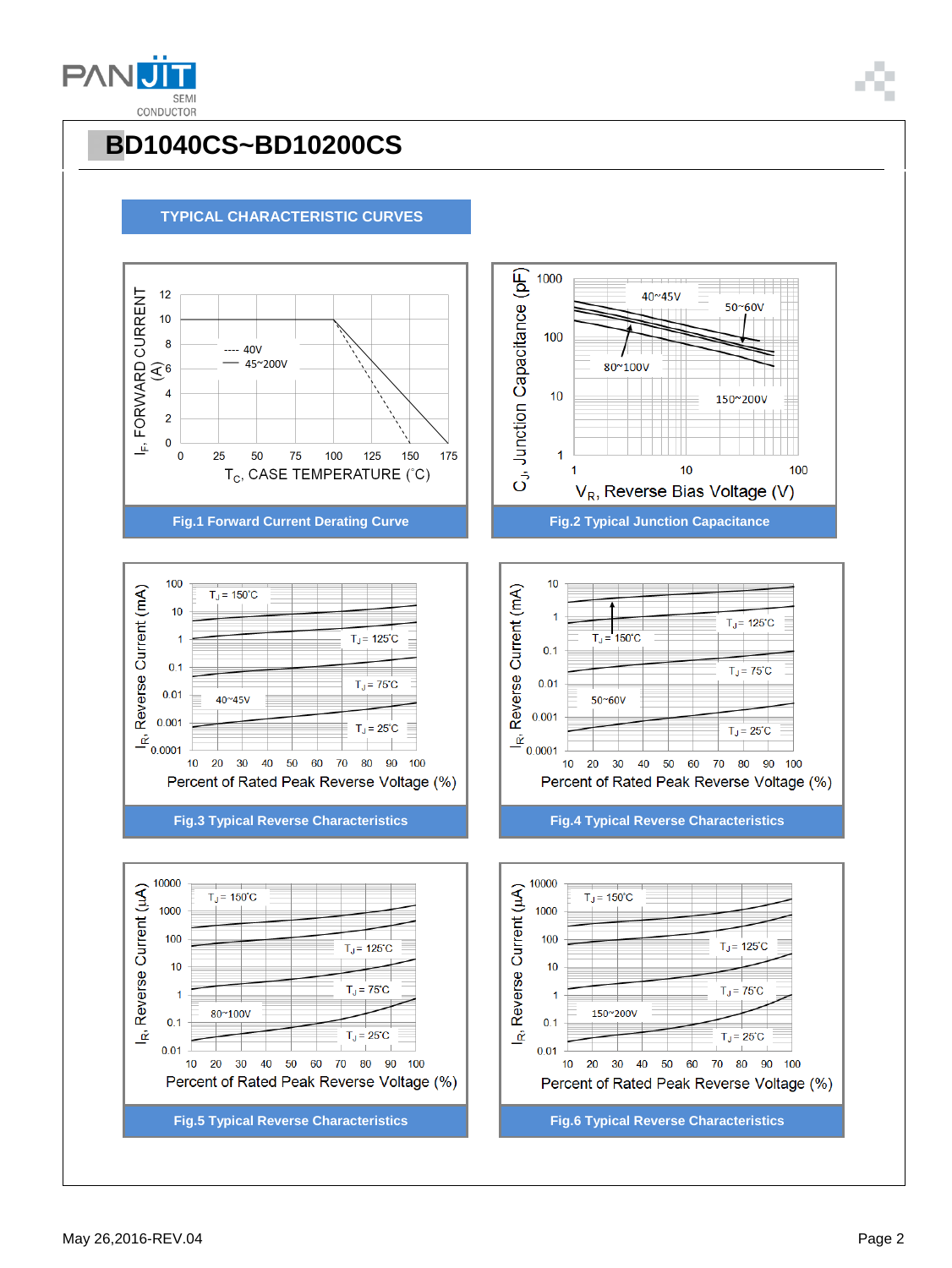











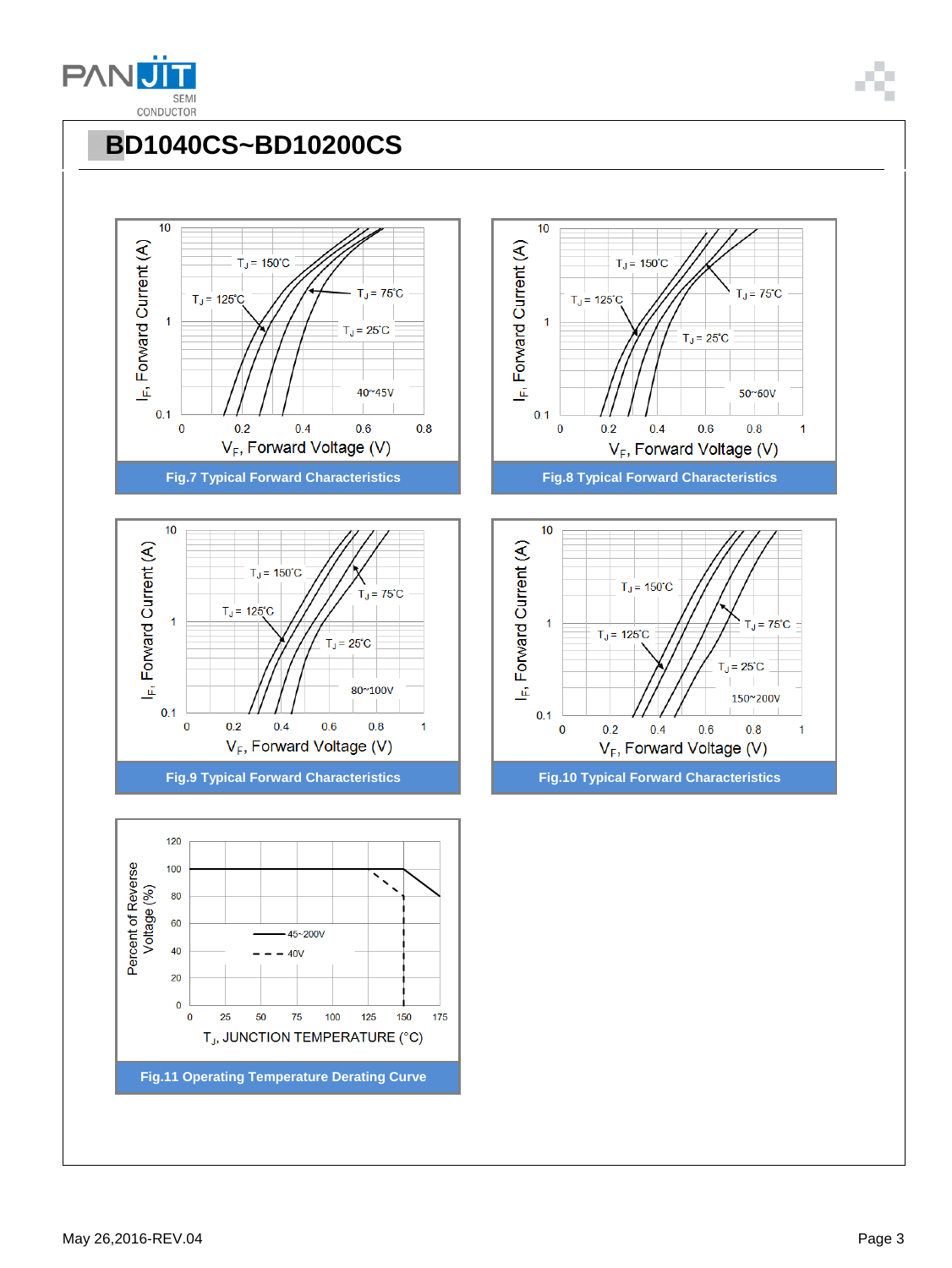



#### **MOUNTING PAD LAYOUT**



### **ORDER INFORMATION**

- ˙Packing information
	- T/R 3K per 13" plastic Reel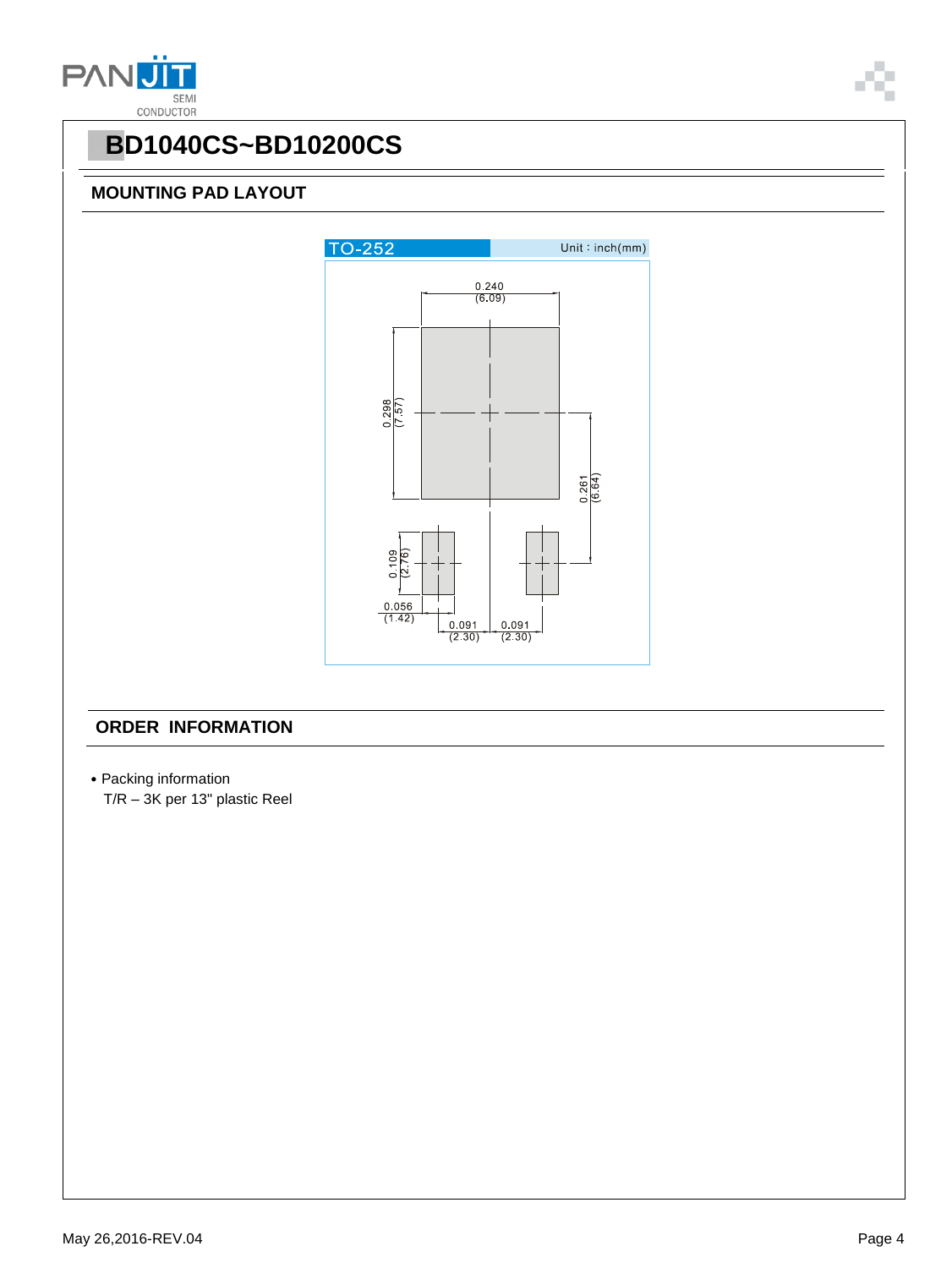



#### **Part No\_packing code\_Version**

BD1040CS\_L2\_00001 BD1040CS\_S2\_00001

### **For example :**

#### **RB500V-40\_R2\_00001**



| <b>Packing Code XX</b>                         |                         |                                                   |                         | <b>Version Code XXXXX</b> |                      |                                       |
|------------------------------------------------|-------------------------|---------------------------------------------------|-------------------------|---------------------------|----------------------|---------------------------------------|
| <b>Packing type</b>                            | 1 <sup>st</sup><br>Code | <b>Packing size code</b>                          | 2 <sup>nd</sup><br>Code | HF or<br><b>RoHS</b>      | 1 <sup>st</sup> Code | 2 <sup>nd</sup> ~5 <sup>th</sup> Code |
| <b>Tape and Ammunition</b><br>Box (T/B)        | A                       | N/A                                               | 0                       | HF.                       | $\bf{0}$             | serial number                         |
| Tape and Reel (T/R)                            | R                       | 7"                                                | 1                       | <b>RoHS</b>               | 1                    | serial number                         |
| <b>Bulk Packing (B/P)</b>                      | B                       | 13"                                               | $\mathbf{2}$            |                           |                      |                                       |
| <b>Tube Packing (T/P)</b>                      | т                       | 26mm                                              | X                       |                           |                      |                                       |
| <b>Tape and Reel (Right Oriented)</b><br>(TRR) | S                       | 52mm                                              | Y                       |                           |                      |                                       |
| <b>Tape and Reel (Left Oriented)</b><br>(TRL)  | L                       | <b>PANASERT T/B</b><br><b>CATHODE UP (PBCU)</b>   | U                       |                           |                      |                                       |
| <b>FORMING</b>                                 | F                       | <b>PANASERT T/B</b><br><b>CATHODE DOWN (PBCD)</b> | D                       |                           |                      |                                       |